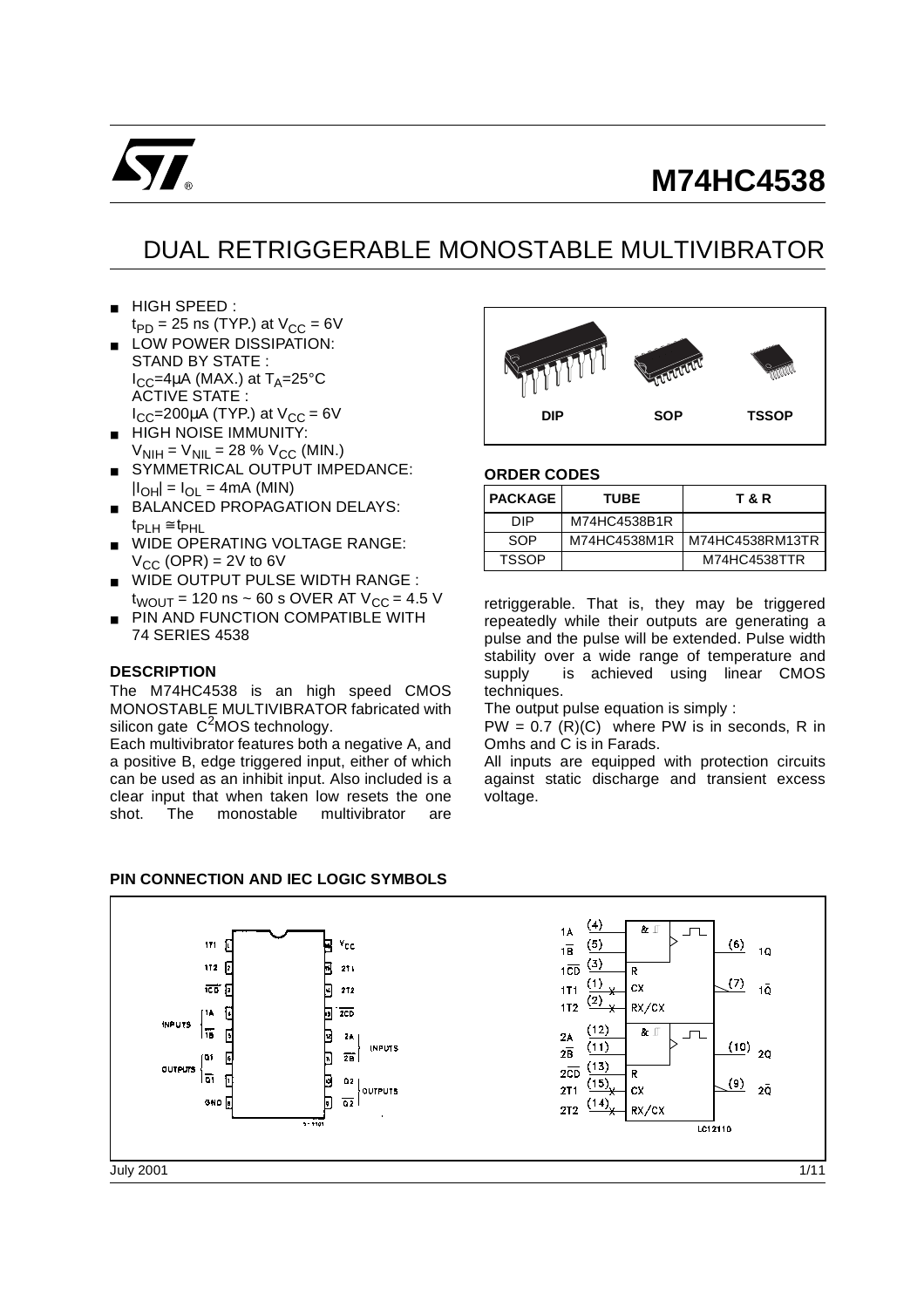# **INPUT AND OUTPUT EQUIVALENT CIRCUIT PIN DESCRIPTION**



| <b>PIN No</b> | <b>SYMBOL</b> | <b>NAME AND FUNCTION</b>                           |
|---------------|---------------|----------------------------------------------------|
| 1, 15         | 1T1, 2T1      | <b>External Capacitor Con-</b><br>nections         |
| 2, 14         | 1T2, 2T2      | External Resistor/<br><b>Capacitor Connections</b> |
| 3, 13         | 1CD, 2CD      | Direct Reset Inputs<br>(Active Low)                |
| 4, 12         | 1A, 2A        | Trigger Inputs (LOW to<br>HIGH, Edge-Triggered)    |
| 5, 11         | 1B, 2B        | Trigger Inputs (HIGH to<br>LOW, Edge Triggered)    |
| 6, 10         | Q1, Q2        | <b>Pulse Outputs</b>                               |
| 7.9           | Q1, Q2        | <b>Complementary Pulse</b><br>Outputs              |
| 8             | GND           | Ground (0V)                                        |
| 16            | Vcc           | Positive Supply Voltage                            |

# **TRUTH TABLE**

|   | <b>INPUTS</b> |           | <b>OUTPUTS</b> |                      |
|---|---------------|-----------|----------------|----------------------|
| A | в             | <b>CD</b> |                | <b>NOTE</b>          |
|   |               |           |                | <b>OUTPUT ENABLE</b> |
|   |               |           |                | <b>INHIBIT</b>       |
| г |               |           | н              | <b>INHIBIT</b>       |
|   |               |           |                | <b>OUTPUT ENABLE</b> |
|   |               |           |                | <b>INHIBIT</b>       |

X : Don't Care

# **SYSTEM DIAGRAM**



This logic diagram has not be used to estimate propagation delays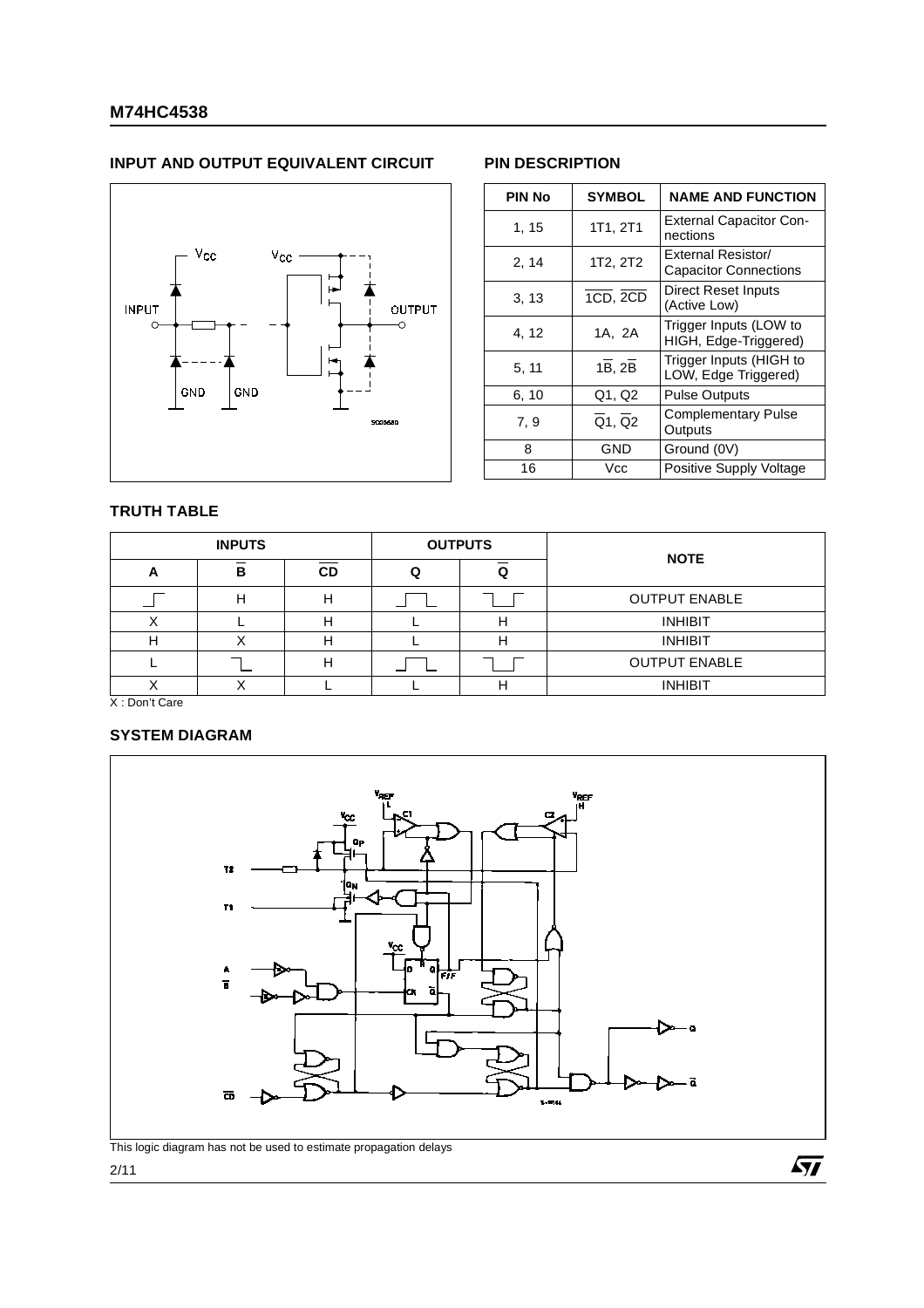## **TIMING CHART**



#### **BLOCK DIAGRAM**



(1) Cx, Rx, Dx are external components.<br>(2) Dx is a clamping diode.<br>The external capacitor is charged to Vcc in the stand-by-state, i.e. no trigger. When the supply voltage is turned off Cx is discharged mainly<br>The extern

$$
\sqrt{M}
$$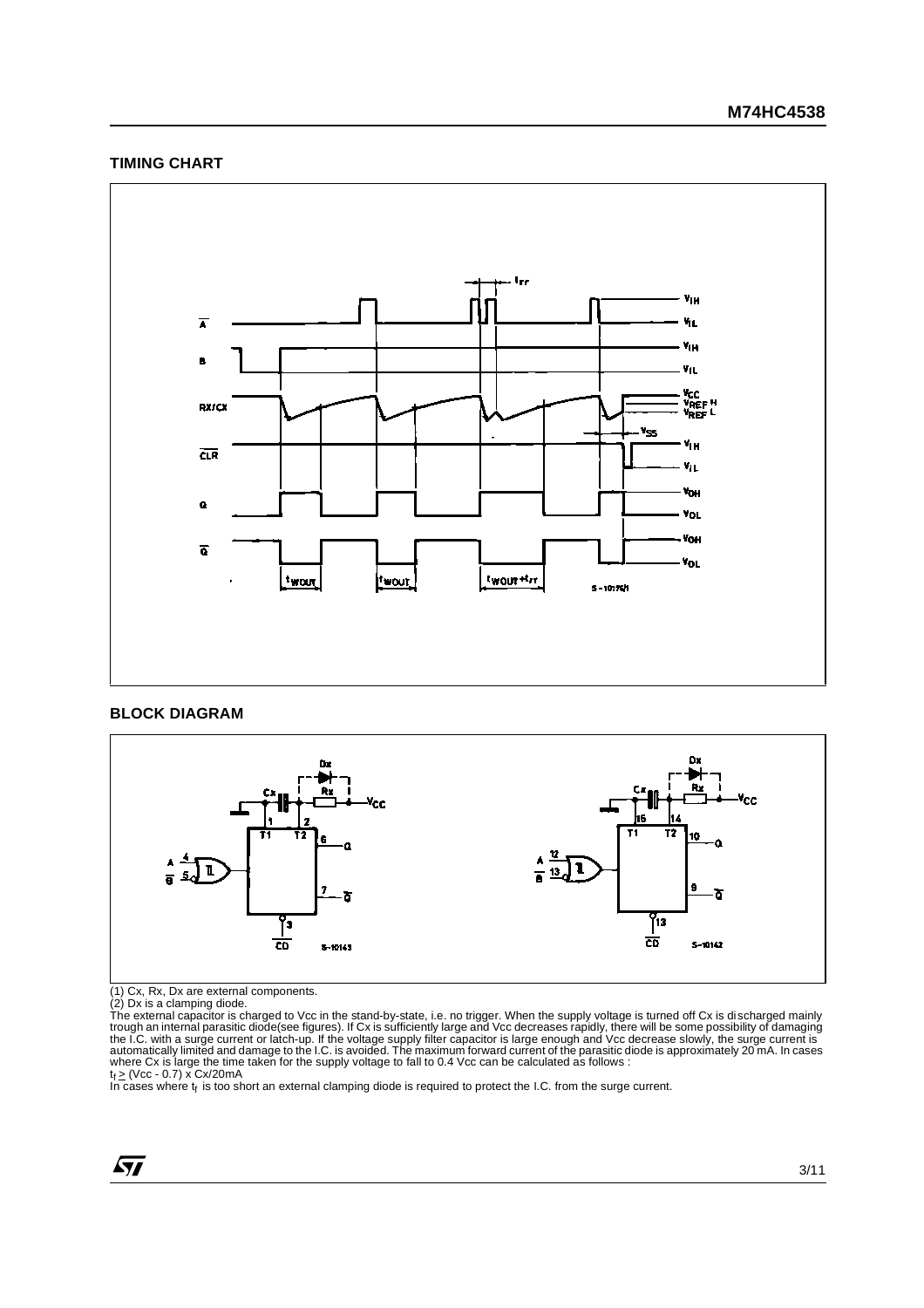#### **FUNCTIONAL DESCRIPTION**

#### STAND-BY STATE

The external capacitor,Cx, is fully charged to Vcc in the stand-by state. Hence, before triggering, transistor Qp and Qn (connected to the Rx/Cx node) are both turned-off. The two comparators that control the timing and the two reference voltage sources stop operating. The total supply current is therefore only leakage current.

TRIGGER OPERATION

Triggering occurs when :

1 st) A is "LOW" and  $\overline{B}$  has a falling edge;

2 nd) B is "HIGH" and A has a rising edge;

After the multivibrator has been retriggered comparator C1 and C2 start operating and Qn is turned on. Cx then discharges through Qn. The voltage at the node Rx/Cx external falls.

When it reaches  $V_{REFL}$  the output of comparator C1 becomes low. This in turn reset the flip-flop and Qn is turned off.

At this point C1 stops functioning but C2 continues to operate.

The voltage at R/C external begins to rise with a time constant set by the external components Rx, Cx.

Triggering the multivibrator causes Q to go high after internal delay due to the flip-flop and the gate. Q remains high until the voltage at R/C external rises again to  $V_{REFH}$ . At this point C2 output goes low and G goes low. C2 stop

operating. That means that after triggering when the voltage R/C external returns to  $V_{RFFH}$  the multivibrator has returned to its MONOSTABLE STATE. In the case where  $Rx \cdot Cx$  are large enough and the discharge time of the capacitor and the delay time in the I.C. can be ignored, the width of the output pulse tw (out) is as follows :

$$
t_{W(OUT)} = 0.72 \text{ Cx} \cdot \text{Rx}
$$

RE - TRIGGERED OPERATION

When a second triggere pulse follows the first its effect will depend on the state of the multivibrator. If the capacitor Cx is being charged the voltage level of  $Rx/Cx$  external falls to  $V_{REFL}$  again and Q remains High i.e. the retrigger pulse arrives in a time shorter than the period Rx · Cx seconds, the capacitor charging time constant. If the second trigger pulse is very close to the initial trigger pulse it is ineffective ; i.e. the second trigger must arrive in the capacitor discharge cycle to be ineffective: Hence the minimum time for a second trigger to be effective, trr (MIN.) depends on Vcc and Cx

#### RESET OPERATION

CD is normally high. If CD is low, the trigger is not effective because Q output goes low and trigger control flip-flop is reset.

Also transistor Op is turned on and Cx is charged quickly to Vcc. This means if CD input goes low the IC becomes waiting state both in operating and non operating state.

57

| Symbol                | <b>Parameter</b>                                                         | Value                    | Unit        |
|-----------------------|--------------------------------------------------------------------------|--------------------------|-------------|
| $V_{\rm CC}$          | Supply Voltage                                                           | $-0.5$ to $+7$           | V           |
| $V_{I}$               | DC Input Voltage                                                         | $-0.5$ to $V_{CC}$ + 0.5 | V           |
| $V_{\rm O}$           | DC Output Voltage                                                        | $-0.5$ to $V_{CC}$ + 0.5 | V           |
| Ιıκ                   | DC Input Diode Current                                                   | ± 20                     | mA          |
| <b>I<sub>OK</sub></b> | DC Output Diode Current                                                  | ± 20                     | mA          |
| I <sub>O</sub>        | DC Output Current                                                        | ± 25                     | mA          |
|                       | I <sub>CC</sub> or I <sub>GND</sub> DC V <sub>CC</sub> or Ground Current | ± 50                     | mA          |
| $P_D$                 | Power Dissipation                                                        | $500(*)$                 | mW          |
| $T_{\text{stg}}$      | Storage Temperature                                                      | $-65$ to $+150$          | $^{\circ}C$ |
| T <sub>L</sub>        | Lead Temperature (10 sec)                                                | 300                      | °C          |

**ABSOLUTE MAXIMUM RATINGS** 

Absolute Maximum Ratings are those values beyond which damage to the device may occur. Functional operation under these conditions is not implied (\*) 500mW at 65 °C; derate to 300mW by 10mW/°C from 65°C to 85°C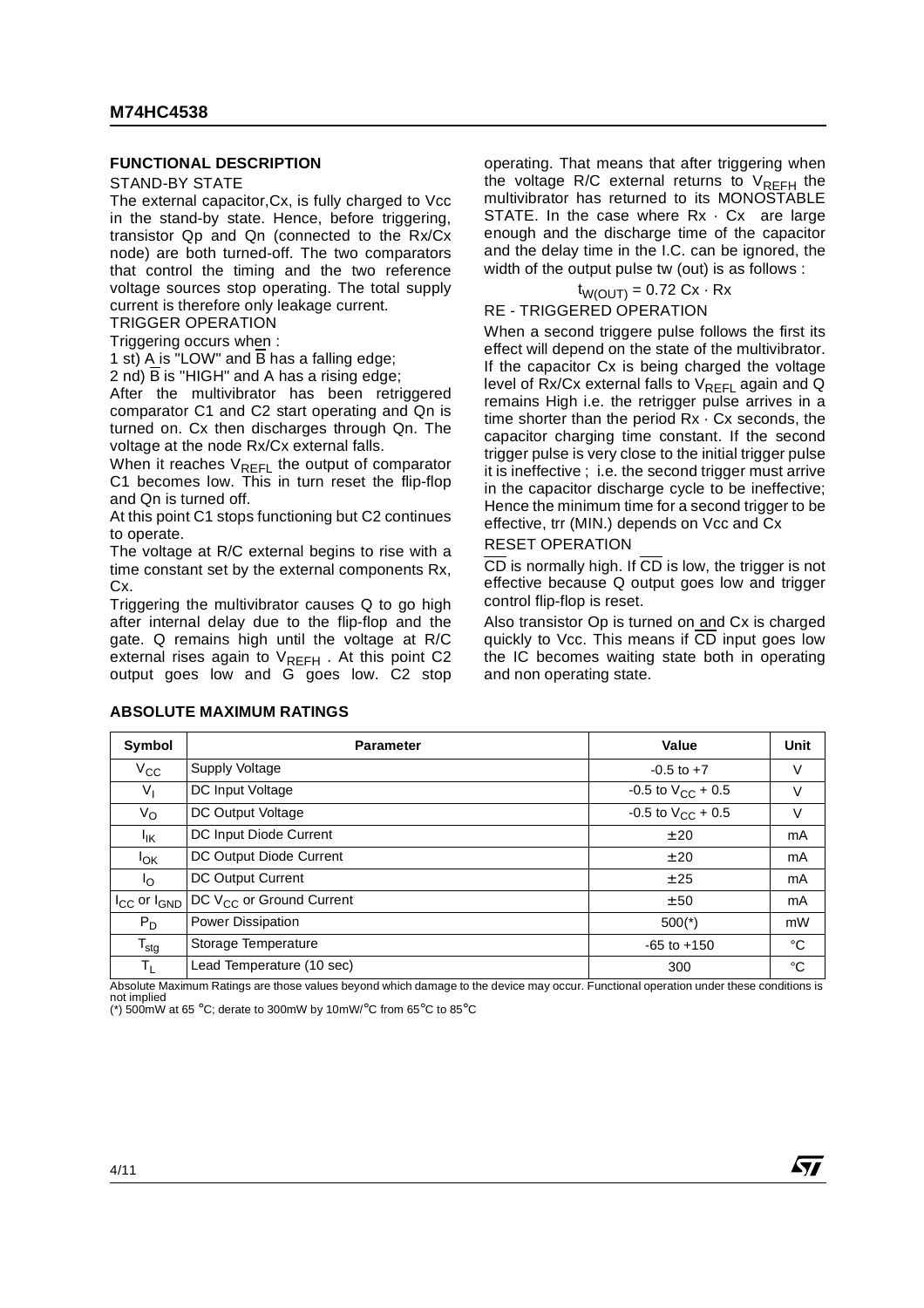# **RECOMMENDED OPERATING CONDITIONS**

| Symbol        | <b>Parameter</b>                   | Value                  | <b>Unit</b>          |    |
|---------------|------------------------------------|------------------------|----------------------|----|
| $V_{\rm CC}$  | Supply Voltage                     | $2$ to $6$             | V                    |    |
| $V_{I}$       | Input Voltage                      |                        | 0 to $V_{CC}$        | V  |
| $V_{\rm O}$   | Output Voltage                     |                        | 0 to $V_{CC}$        | V  |
| $T_{op}$      | <b>Operating Temperature</b>       | $-55$ to 125           | $^{\circ}C$          |    |
|               | Input Rise and Fall Time (CD only) | $V_{\text{CC}}$ = 2.0V | 0 to 1000            | ns |
| $t_r$ , $t_f$ |                                    | $V_{\rm CC} = 4.5V$    | 0 to 500             | ns |
|               |                                    | $V_{\text{CC}} = 6.0V$ | 0 to 400             | ns |
| Cx            | <b>External Capacitor</b>          |                        | <b>NO LIMITATION</b> | pF |
| Rx            | <b>External Resistor</b>           | Vcc < 3V               | 5K to 1M             |    |
|               |                                    | 1K to 1M               | Ω                    |    |

The Maximum allowable values of Cx and Rx are a function of leakage of capacitor Cx, the leakage of device and leakage due to the board<br>layout and surface resistance. Susceptibility to externally induced noise may occur f

### **DC SPECIFICATIONS**

|                     |                             |          | <b>Test Condition</b>              | Value |                     |       |      |             |      |              |             |
|---------------------|-----------------------------|----------|------------------------------------|-------|---------------------|-------|------|-------------|------|--------------|-------------|
| Symbol              | <b>Parameter</b>            | $V_{CC}$ |                                    |       | $T_A = 25^{\circ}C$ |       |      | -40 to 85°C |      | -55 to 125°C | <b>Unit</b> |
|                     |                             | (V)      |                                    | Min.  | Typ.                | Max.  | Min. | Max.        | Min. | Max.         |             |
| $V_{\text{IH}}$     | High Level Input            | 2.0      |                                    | 1.5   |                     |       | 1.5  |             | 1.5  |              |             |
|                     | Voltage                     | 4.5      |                                    | 3.15  |                     |       | 3.15 |             | 3.15 |              | V           |
|                     |                             | 6.0      |                                    | 4.2   |                     |       | 4.2  |             | 4.2  |              |             |
| $V_{IL}$            | Low Level Input             | 2.0      |                                    |       |                     | 0.5   |      | 0.5         |      | 0.5          |             |
|                     | Voltage                     | 4.5      |                                    |       |                     | 1.35  |      | 1.35        |      | 1.35         | $\vee$      |
|                     |                             | 6.0      |                                    |       |                     | 1.8   |      | 1.8         |      | 1.8          |             |
| $V_{OH}$            | High Level Output           | 2.0      | $I_{O} = -20 \mu A$                | 1.9   | 2.0                 |       | 1.9  |             | 1.9  |              |             |
|                     | Voltage                     | 4.5      | $I_{\Omega} = -20 \mu A$           | 4.4   | 4.5                 |       | 4.4  |             | 4.4  |              |             |
|                     |                             | 6.0      | $I_{O} = -20 \mu A$                | 5.9   | 6.0                 |       | 5.9  |             | 5.9  |              | $\vee$      |
|                     |                             | 4.5      | $I_{\Omega} = -4.0$ mA             | 4.18  | 4.31                |       | 4.13 |             | 4.10 |              |             |
|                     |                             | 6.0      | $I_{\Omega} = -5.2$ mA             | 5.68  | 5.8                 |       | 5.63 |             | 5.60 |              |             |
| $\overline{V}_{OL}$ | Low Level Output            | 2.0      | $I_{\Omega}$ =20 µA                |       | 0.0                 | 0.1   |      | 0.1         |      | 0.1          |             |
|                     | Voltage                     | 4.5      | $I_{\Omega}$ =20 µA                |       | 0.0                 | 0.1   |      | 0.1         |      | 0.1          |             |
|                     |                             | 6.0      | $I_{\Omega}$ =20 µA                |       | 0.0                 | 0.1   |      | 0.1         |      | 0.1          | $\vee$      |
|                     |                             | 4.5      | $I_{\Omega} = 4.0$ mA              |       | 0.17                | 0.26  |      | 0.33        |      | 0.40         |             |
|                     |                             | 6.0      | $I_{\Omega} = 5.2$ mA              |       | 0.18                | 0.26  |      | 0.33        |      | 0.40         |             |
| I <sub>I</sub>      | Input Leakage<br>Current    | 6.0      | $V_1 = V_{CC}$ or GND              |       |                     | ± 0.1 |      | ± 1         |      | ±1           | μA          |
| ı,                  | Input Leakage<br>Current    | 6.0      | $V_1 = V_{CC}$ or GND<br>Rext/Cext |       |                     | ± 0.1 |      | ±1          |      | ±1           | μA          |
| $I_{\rm CC}$        | Quiescent Supply<br>Current | 6.0      | $V_1 = V_{CC}$ or GND              |       |                     | 4     |      | 40          |      | 80           | $\mu$ A     |
| $I_{\rm CC}$        | Quiescent Supply            | 2.0      | $V_1 = V_{CC}$ or GND              |       | 40                  | 120   |      | 160         |      | 200          | μA          |
|                     | Current                     | 4.5      | Pin 2 or 14                        |       | 0.2                 | 0.3   |      | 0.4         |      | 0.6          | mA          |
|                     |                             | 6.0      | $V_{IN} = V_{CC}/2$                |       | 0.3                 | 0.6   |      | 0.8         |      | 1.0          | mA          |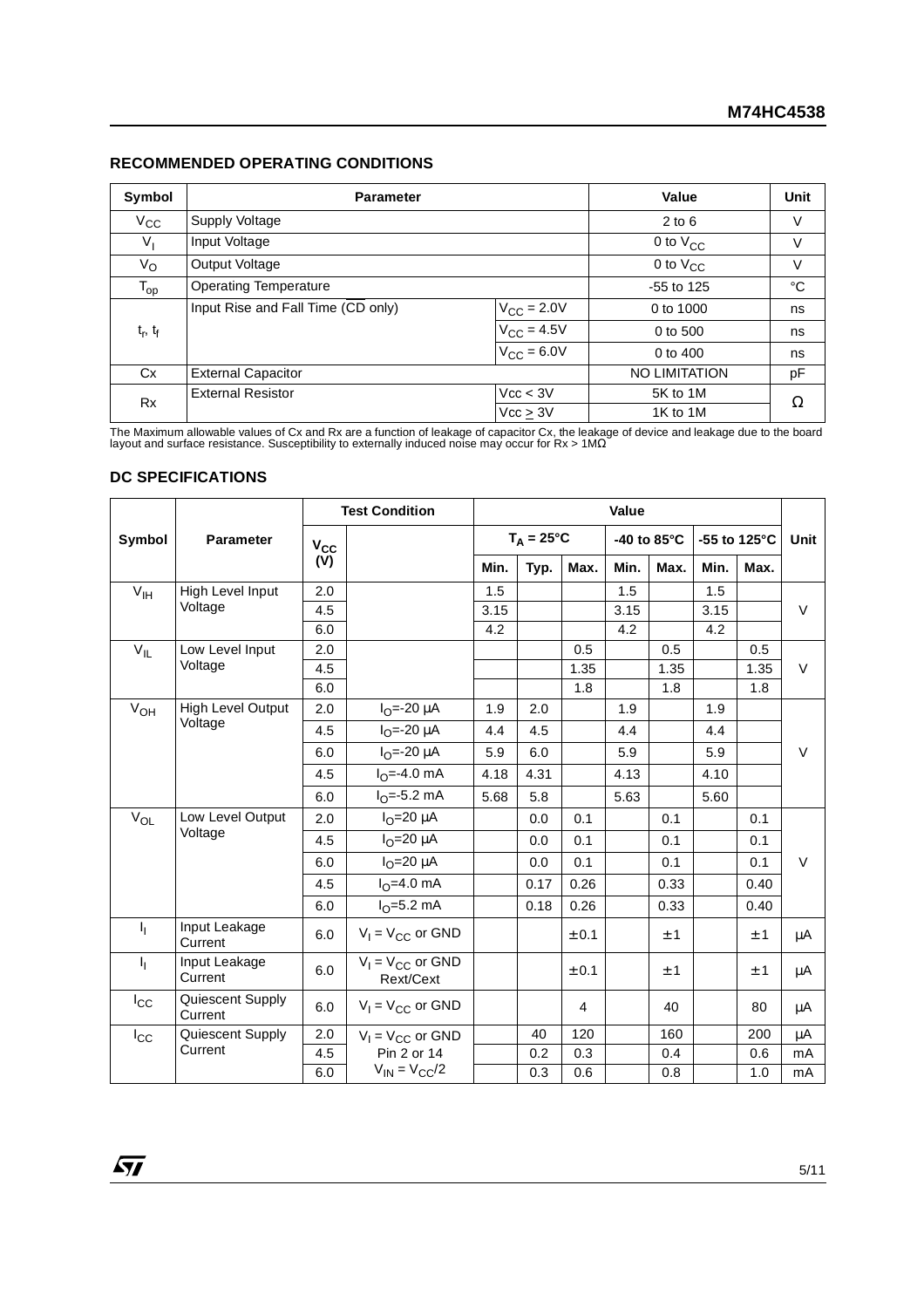# **M74HC4538**

# **AC ELECTRICAL CHARACTERISTICS** ( $C_L$  = 50 pF, Input  $t_r = t_f = 6$ ns)

|                                   |                                                                    | <b>Test Condition</b> |                                      | Value                               |      |                     |      |      |                       |      |                |      |
|-----------------------------------|--------------------------------------------------------------------|-----------------------|--------------------------------------|-------------------------------------|------|---------------------|------|------|-----------------------|------|----------------|------|
| Symbol                            | <b>Parameter</b>                                                   | $V_{CC}$              |                                      |                                     |      | $T_A = 25^{\circ}C$ |      |      | -40 to $85^{\circ}$ C |      | -55 to 125°C   | Unit |
|                                   |                                                                    | (V)                   |                                      |                                     | Min. | Typ.                | Max. | Min. | Max.                  | Min. | Max.           |      |
| t <sub>TLH</sub> t <sub>THL</sub> | <b>Output Transition</b>                                           | 2.0                   |                                      |                                     |      | 30                  | 75   |      | 95                    |      | 110            |      |
|                                   | Time                                                               | 4.5                   |                                      |                                     |      | 8                   | 15   |      | 19                    |      | 22             | ns   |
|                                   |                                                                    | 6.0                   |                                      |                                     |      | $\overline{7}$      | 13   |      | 16                    |      | 19             |      |
| t <sub>PLH</sub> t <sub>PHL</sub> | <b>Propagation Delay</b>                                           | 2.0                   |                                      |                                     |      | 120                 | 250  |      | 315                   |      | 375            |      |
|                                   | Time<br>$(A, \overline{B} - Q, \overline{Q})$                      | 4.5                   |                                      |                                     |      | 30                  | 50   |      | 63                    |      | 75             | ns   |
|                                   |                                                                    | 6.0                   |                                      |                                     |      | 25                  | 43   |      | 54                    |      | 64             |      |
| $t_{\text{PLH}} t_{\text{PHL}}$   | Propagation Delay                                                  | 2.0                   |                                      |                                     |      | 100                 | 195  |      | 245                   |      | 295            |      |
|                                   | Time<br>$(\overline{CD} - Q, \overline{Q})$                        | 4.5                   |                                      |                                     |      | 25                  | 39   |      | 49                    |      | 59             | ns   |
|                                   |                                                                    | 6.0                   |                                      |                                     |      | 20                  | 33   |      | 42                    |      | 50             |      |
| t <sub>wout</sub>                 | Output Pulse Width                                                 | 2.0                   |                                      | $Rx = 5K\Omega$                     |      | 540                 | 1200 |      | 1500                  |      | 1800           |      |
|                                   |                                                                    | 4.5                   | $Cx=0$                               | $Rx = 1K\Omega$                     |      | 180                 | 250  |      | 320                   |      | 375            | ns   |
|                                   |                                                                    | 6.0                   |                                      | $Rx = 1K\Omega$                     |      | 150                 | 200  |      | 260                   |      | 320            |      |
|                                   |                                                                    | 2.0                   |                                      |                                     | 70   | 83                  | 96   | 70   | 96                    | 70   | 96             |      |
|                                   |                                                                    | 4.5                   | $Cx = 0.01\mu F$<br>$Rx = 10K\Omega$ |                                     | 69   | 77                  | 85   | 69   | 85                    | 69   | 85             | μs   |
|                                   |                                                                    | 6.0                   |                                      |                                     | 69   | 77                  | 85   | 69   | 85                    | 69   | 85             |      |
|                                   |                                                                    | 2.0                   |                                      |                                     | 0.67 | 0.75                | 0.83 | 0.67 | 0.83                  | 0.67 | 0.9            | ms   |
|                                   |                                                                    | 4.5                   |                                      | $Cx = 0.1\mu F$<br>$Rx = 10K\Omega$ | 0.67 | 0.73                | 0.77 | 0.67 | 0.77                  | 0.67 | 0.8            |      |
|                                   |                                                                    | 6.0                   |                                      |                                     | 0.67 | 0.73                | 0.77 | 0.67 | 0.77                  | 0.67 | 0.8            |      |
| $\Delta t_{WOUT}$                 | Output Pulse Width<br>Error Between<br>Circuits in Same<br>Package |                       |                                      |                                     |      | $\pm 1$             |      |      |                       |      |                | %    |
| $t_{W(H)}$                        | Minimum Pulse                                                      | 2.0                   |                                      |                                     |      | 30                  | 75   |      | 95                    |      | 110            |      |
| $t_{W(L)}$                        | Width                                                              | 4.5                   |                                      |                                     |      | 8                   | 15   |      | 19                    |      | 22             | ns   |
|                                   | $(A,\overline{B})$                                                 | 6.0                   |                                      |                                     |      | $\overline{7}$      | 13   |      | 16                    |      | 19             |      |
| $t_{W(L)}$                        | Minimum Pulse                                                      | 2.0                   |                                      |                                     |      | 30                  | 75   |      | 95                    |      | 110            |      |
|                                   | Width<br>(CD)                                                      | 4.5                   |                                      |                                     |      | 8                   | 15   |      | 19                    |      | 22             | ns   |
|                                   |                                                                    | 6.0                   |                                      |                                     |      | $\overline{7}$      | 13   |      | 16                    |      | 19             |      |
| t <sub>REM</sub>                  | Minimum Clear                                                      | 2.0                   |                                      |                                     |      | $\mathbf 0$         | 15   |      | 15                    |      | 20             |      |
|                                   | <b>Removal Time</b>                                                | 4.5                   |                                      |                                     |      | 0                   | 5    |      | 5                     |      | $\overline{7}$ | ns   |
|                                   |                                                                    | 6.0                   |                                      |                                     |      | 0                   | 5    |      | 5                     |      |                |      |
| $t_{rr}$                          | Minimum Retrigger                                                  | 2.0                   |                                      | $Cx = 0.1 \mu F$                    |      | 380                 |      |      |                       |      |                |      |
|                                   | Time                                                               | 4.5                   |                                      | $Rx = 1K\Omega$                     |      | 92                  |      |      |                       |      |                | ns   |
|                                   |                                                                    | 6.0                   |                                      |                                     |      | 72                  |      |      |                       |      |                |      |
|                                   |                                                                    | 2.0                   |                                      | $Cx = 0.01\mu F$                    |      | 6                   |      |      |                       |      |                |      |
|                                   |                                                                    | 4.5                   |                                      | $Rx = 1K\Omega$                     |      | 1.4                 |      |      |                       |      |                | μs   |
|                                   |                                                                    | 6.0                   |                                      |                                     |      | 1.2                 |      |      |                       |      |                |      |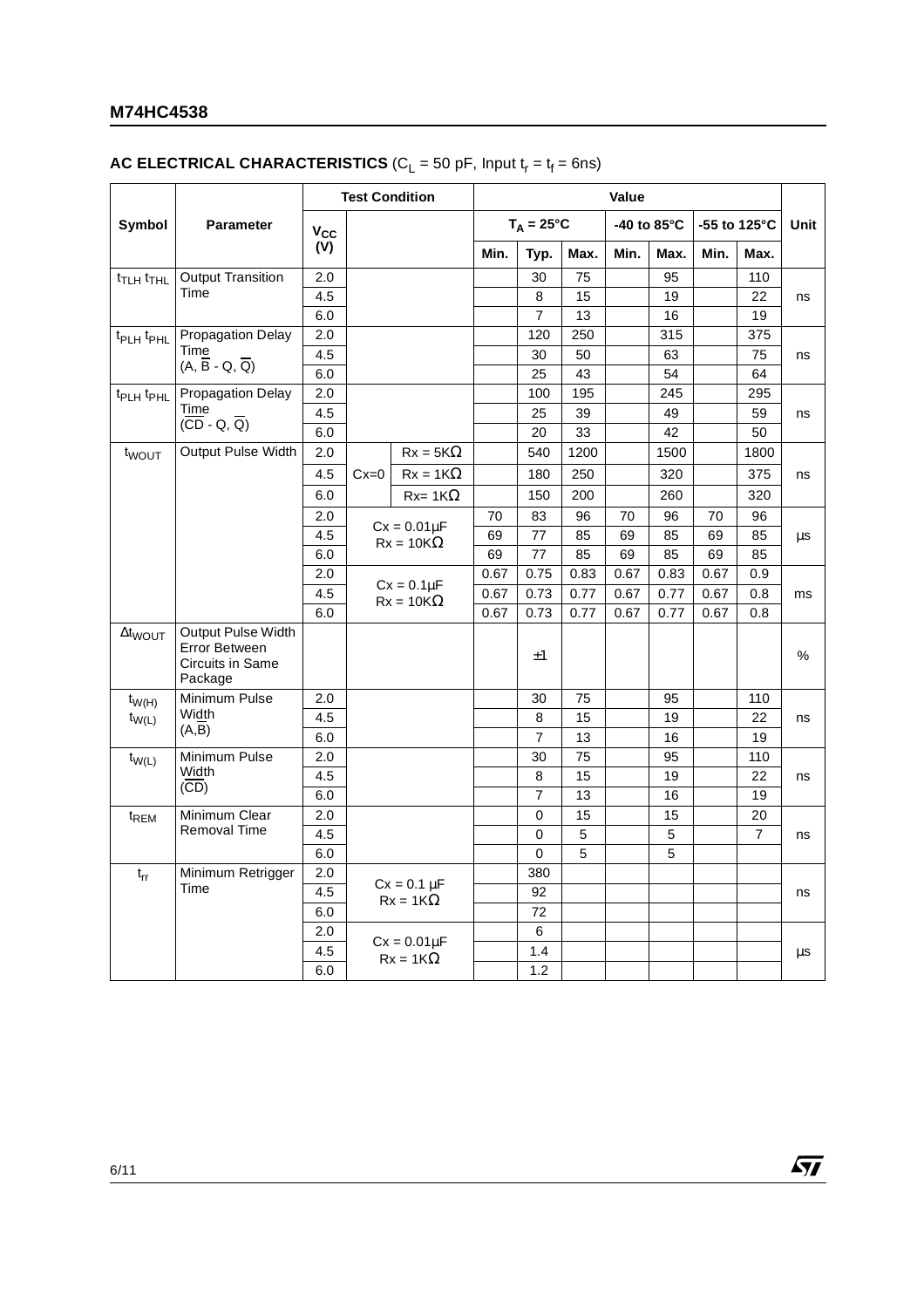#### **CAPACITIVE CHARACTERISTICS**

|                            |                                        |                    | <b>Test Condition</b> | Value               |      |      |      |      |                                                  |    |      |
|----------------------------|----------------------------------------|--------------------|-----------------------|---------------------|------|------|------|------|--------------------------------------------------|----|------|
| Symbol<br><b>Parameter</b> |                                        |                    |                       | $T_A = 25^{\circ}C$ |      |      |      |      | -40 to 85 $^{\circ}$ C   -55 to 125 $^{\circ}$ C |    | Unit |
|                            |                                        | $\frac{V_{CC}}{V}$ | Min.                  | Typ.                | Max. | Min. | Max. | Min. | Max.                                             |    |      |
| $C_{IN}$                   | Input Capacitance                      | 5.0                |                       |                     | 5    | 10   |      | 10   |                                                  | 10 | pF   |
| $C_{PD}$                   | Power Dissipation<br>Capacitance (note | 5.0                |                       |                     | 70   |      |      |      |                                                  |    | pF   |

1) C<sub>PD</sub> is defined as the value of the IC's internal equivalent capacitance which is calculated from the operating current consumption without<br>load. (Refer to Test Circuit). Average operating current can be obtained by th

### **TEST CIRCUIT**



 $C_{\text{L}}$  = 50pF or equivalent (includes jig and probe capacitance)<br>R<sub>T</sub> = Z<sub>OUT</sub> of pulse generator (typically 50Ω)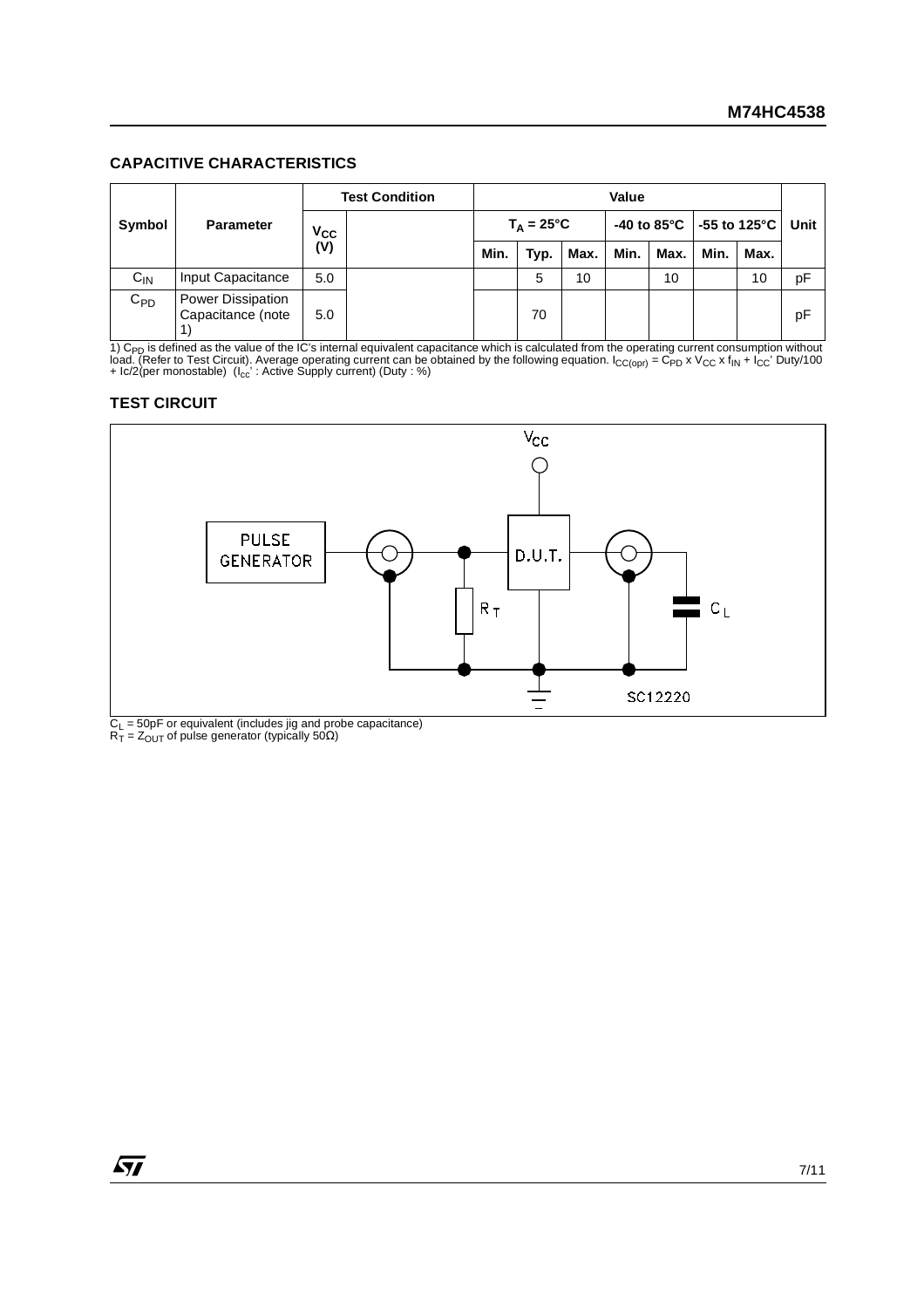

# **SWITCHING CHARACTERISTICS TEST WAVEFORM** (f=1MHz; 50% duty cycle)

 $\sqrt{27}$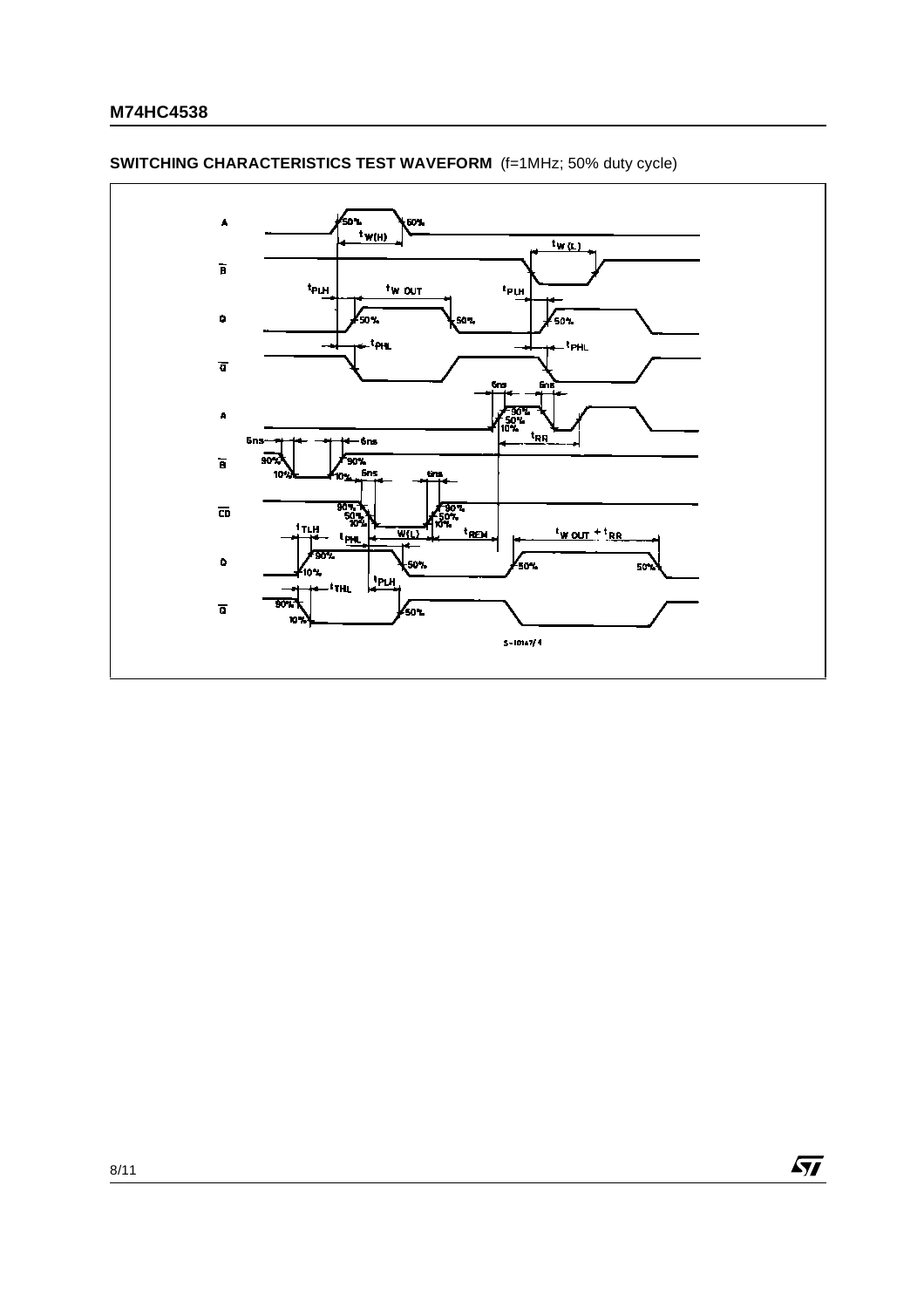| DIM.           |      | mm.        |         | inch       |       |       |  |  |  |
|----------------|------|------------|---------|------------|-------|-------|--|--|--|
|                | MIN. | <b>TYP</b> | MAX.    | MIN.       | TYP.  | MAX.  |  |  |  |
| $\mathsf A$    |      |            | 1.75    |            |       | 0.068 |  |  |  |
| a <sub>1</sub> | 0.1  |            | 0.2     | 0.003      |       | 0.007 |  |  |  |
| a2             |      |            | 1.65    |            |       | 0.064 |  |  |  |
| $\sf b$        | 0.35 |            | 0.46    | 0.013      |       | 0.018 |  |  |  |
| b <sub>1</sub> | 0.19 |            | 0.25    | 0.007      |       | 0.010 |  |  |  |
| $\mathbf C$    |      | 0.5        |         |            | 0.019 |       |  |  |  |
| c1             |      |            |         | 45° (typ.) |       |       |  |  |  |
| D              | 9.8  |            | 10      | 0.385      |       | 0.393 |  |  |  |
| E              | 5.8  |            | $6.2\,$ | 0.228      |       | 0.244 |  |  |  |
| e              |      | 1.27       |         |            | 0.050 |       |  |  |  |
| e3             |      | 8.89       |         |            | 0.350 |       |  |  |  |
| F              | 3.8  |            | 4.0     | 0.149      |       | 0.157 |  |  |  |
| G              | 4.6  |            | 5.3     | 0.181      |       | 0.208 |  |  |  |
| L              | 0.5  |            | 1.27    | 0.019      |       | 0.050 |  |  |  |
| M              |      |            | 0.62    |            |       | 0.024 |  |  |  |





9/11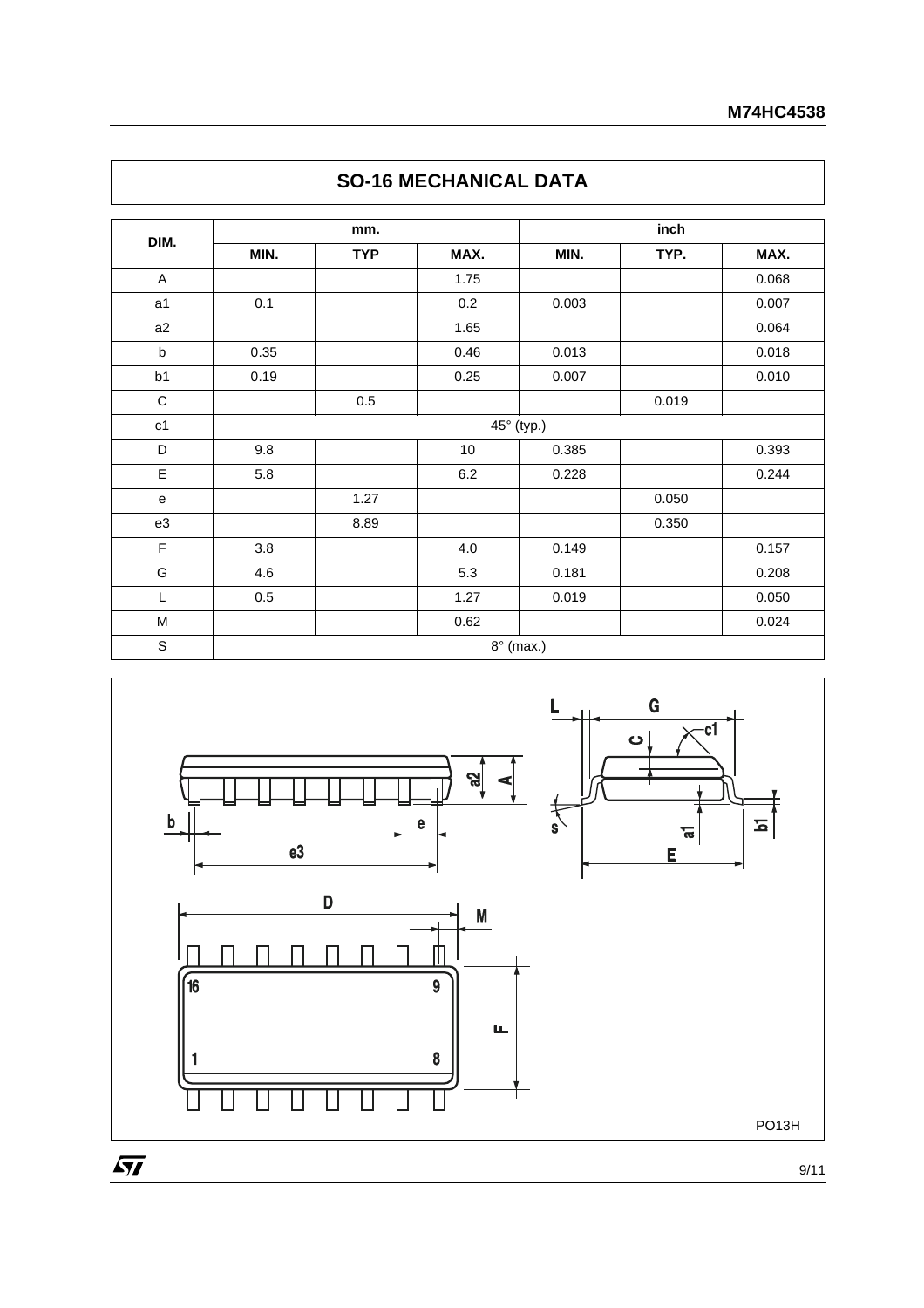$\overline{\Gamma}$ 

| <b>TSSOP16 MECHANICAL DATA</b> |             |                |             |             |            |             |  |  |  |  |  |  |
|--------------------------------|-------------|----------------|-------------|-------------|------------|-------------|--|--|--|--|--|--|
| DIM.                           |             | mm.            |             | inch        |            |             |  |  |  |  |  |  |
|                                | MIN.        | <b>TYP</b>     | MAX.        | MIN.        | TYP.       | MAX.        |  |  |  |  |  |  |
| A                              |             |                | 1.2         |             |            | 0.047       |  |  |  |  |  |  |
| A <sub>1</sub>                 | 0.05        |                | 0.15        | 0.002       | 0.004      | 0.006       |  |  |  |  |  |  |
| A2                             | 0.8         | 1              | 1.05        | 0.031       | 0.039      | 0.041       |  |  |  |  |  |  |
| $\sf b$                        | 0.19        |                | 0.30        | 0.007       |            | 0.012       |  |  |  |  |  |  |
| $\mathbf C$                    | 0.09        |                | 0.20        | 0.004       |            | 0.0089      |  |  |  |  |  |  |
| D                              | 4.9         | $\overline{5}$ | 5.1         | 0.193       | 0.197      | 0.201       |  |  |  |  |  |  |
| E                              | 6.2         | 6.4            | 6.6         | 0.244       | 0.252      | 0.260       |  |  |  |  |  |  |
| E <sub>1</sub>                 | 4.3         | 4.4            | 4.48        | 0.169       | 0.173      | 0.176       |  |  |  |  |  |  |
| e                              |             | 0.65 BSC       |             |             | 0.0256 BSC |             |  |  |  |  |  |  |
| Κ                              | $0^{\circ}$ |                | $8^{\circ}$ | $0^{\circ}$ |            | $8^{\circ}$ |  |  |  |  |  |  |
| L                              | 0.45        | 0.60           | 0.75        | 0.018       | 0.024      | 0.030       |  |  |  |  |  |  |



٦